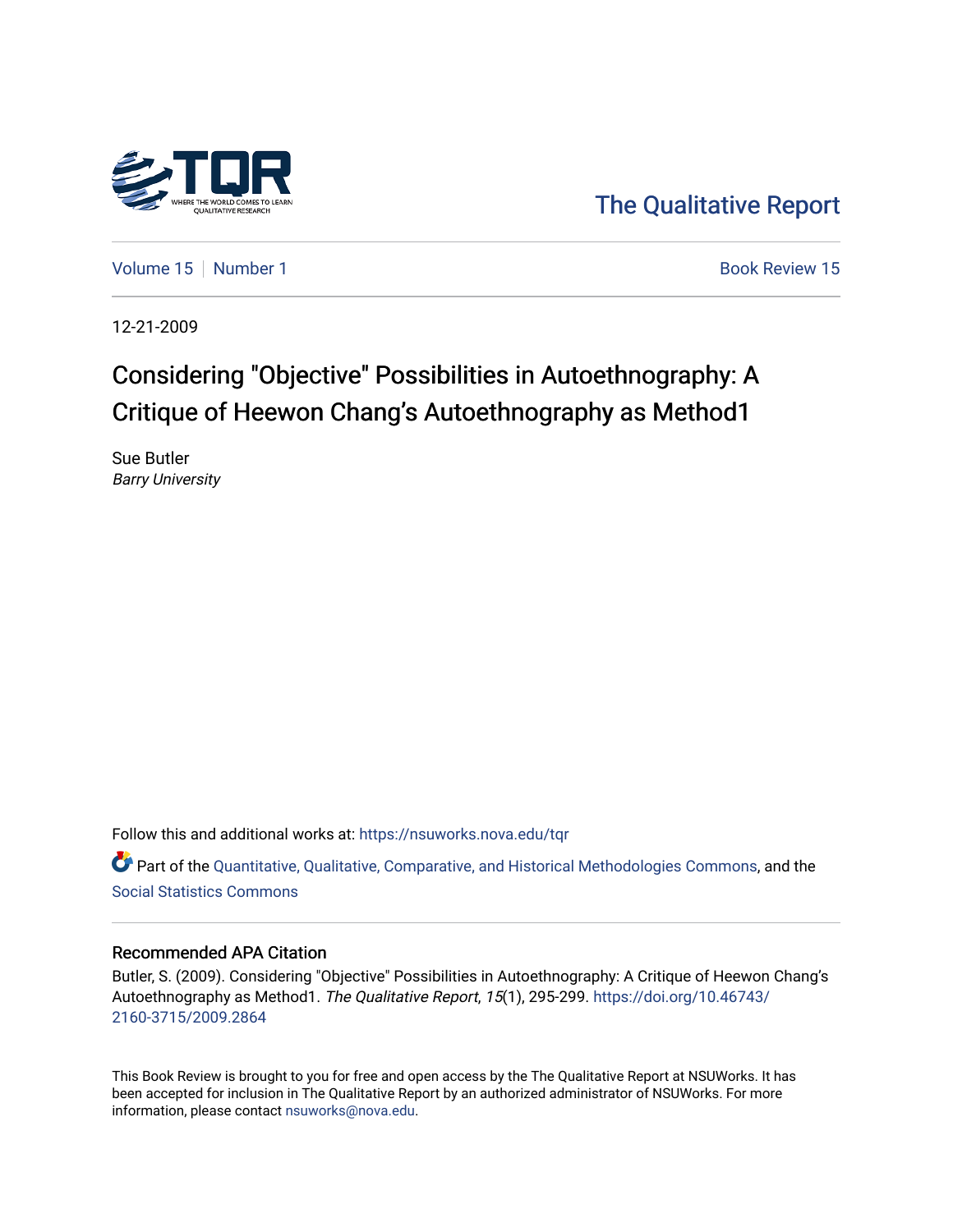# **Qualitative Research Graduate Certificate** Indulge in Culture Exclusively Online . 18 Credits **LEARN MORE**

# Considering "Objective" Possibilities in Autoethnography: A Critique of Heewon Chang's Autoethnography as Method1

## Abstract

Autoethnography is a qualitative research methodology that emphasizes a more personal, almost intimate level of study. It renders the researcher-participant opportunities to explore past and present experiences while gaining self-awareness of his or her interactions and their socio-cultural effects. In the book Autoethnography as Method Heewon Chang presents this research methodology in an easy to follow text and illustration, while advocating an objective approach to data collection and analysis. However, Chang's theoretical positions seem to shift back and forth between this objective point-of-view and a subjective perspective throughout the text causing ambiguity and contradiction of ideas and approaches.

### Keywords

Qualitative Research, Autoethnography, Autoethnographic Research, Self-reflexivity, Self-observational, Autoethnographic Data

#### Creative Commons License



This work is licensed under a [Creative Commons Attribution-Noncommercial-Share Alike 4.0 License](https://creativecommons.org/licenses/by-nc-sa/4.0/).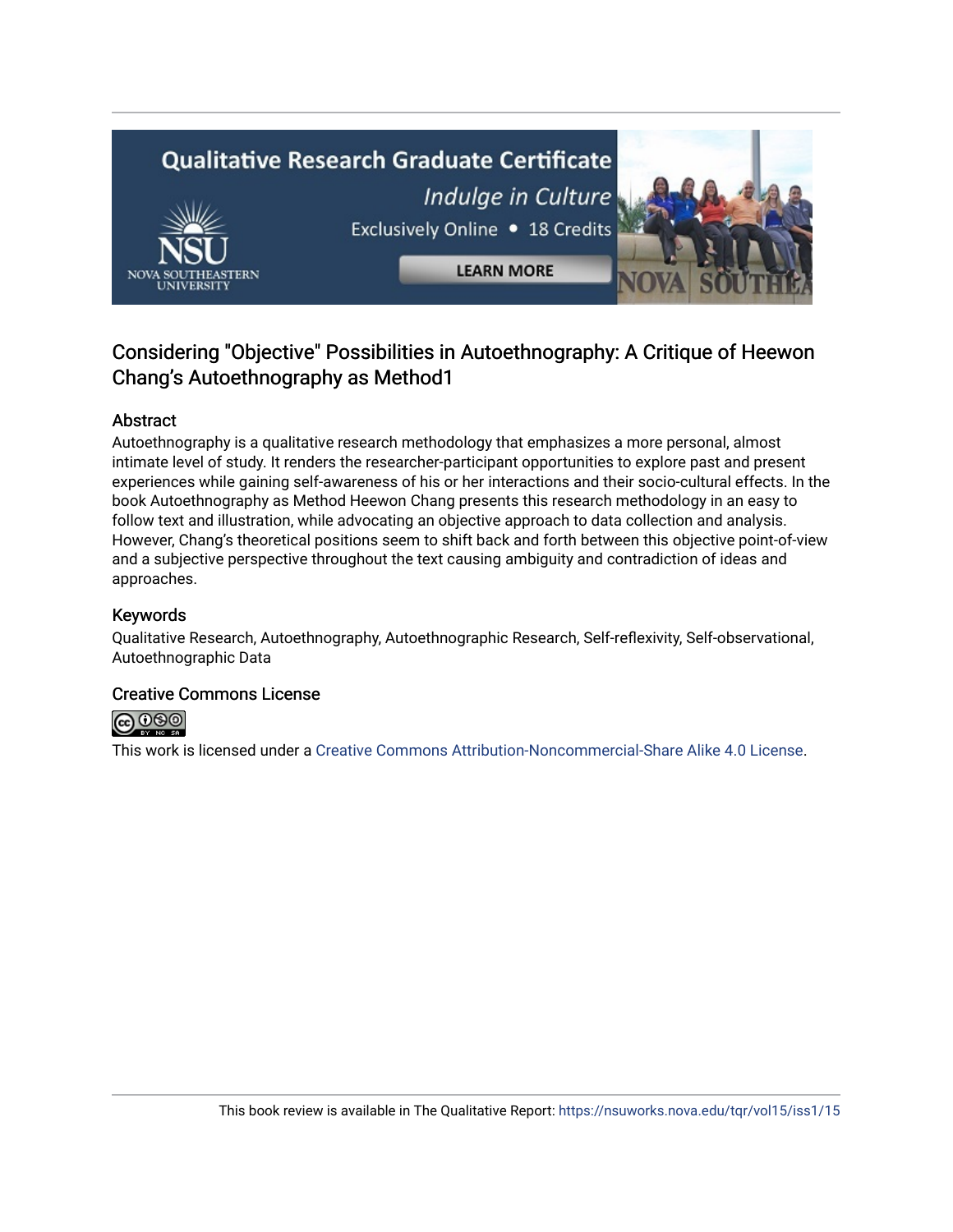# **Considering "Objective" Possibilities in Autoethnography: A Critique of Heewon Chang's** *Autoethnography as Method[1](#page-2-0)*

# **Sue Butler**

Barry University, Miami Shores, Florida USA

*Autoethnography is a qualitative research methodology that emphasizes a more personal, almost intimate level of study. It renders the researcherparticipant opportunities to explore past and present experiences while gaining self-awareness of his or her interactions and their socio-cultural effects. In the book Autoethnography as Method Heewon Chang presents this research methodology in an easy to follow text and illustration, while advocating an objective approach to data collection and analysis. However, Chang's theoretical positions seem to shift back and forth between this objective point-of-view and a subjective perspective throughout the text causing ambiguity and contradiction of ideas and approaches. Key Words: Qualitative Research, Autoethnography, Autoethnographic Research, Selfreflexivity, Selfobservational, and Autoethnographic Data*

Autoethnography is a qualitative research methodology that emphasizes a more personal, almost intimate level of study. It renders the researcher-participant opportunities to explore past and present experiences while gaining self-awareness of his or her interactions and their socio-cultural effects. Nevertheless, this methodology requires planning and implementation with the same rigor required by other types of research inquiry.

In the book *Autoethnography as Method*, Heewon Chang (2008) has attempted to broaden its popularity and use by providing a well-planned scheme of how to do autoethnographic research. The author details the main assumptions of her conceptual framework in the first three chapters by focusing on four points: (a) culture as a group experience where self is always connected with others; (b) self narratives as a way for self and others to be explored and understood; (c) telling one's story is not enough to gain understanding of self and others; this only results from in-depth cultural analysis and interpretation; and (d) autoethnography is a valuable tool for social scientists and practitioners such as counselors, teachers, medical personnel, and human services workers. Culture and understanding of self and others become recurrent ideas with definitions that shape readers' understanding. However, the author clarifies that "my intention is not to provide a comprehensive list of definitions, but to focus on the concepts of culture that address people as interactive agents" (p. 15).

The author presents this research subject in an easy-to-read text; she clearly conveys each step necessary to complete an autoethnographic study. What at first might

 $\overline{a}$ 

<span id="page-2-0"></span><sup>&</sup>lt;sup>1</sup> Please see Sally St. George's complementary "autoethnographic" review of this same book in Volume 2, Number 50 of *The Weekly Qualitative Report* located at<http://www.nova.edu/ssss/QR/WQR/chang.pdf>.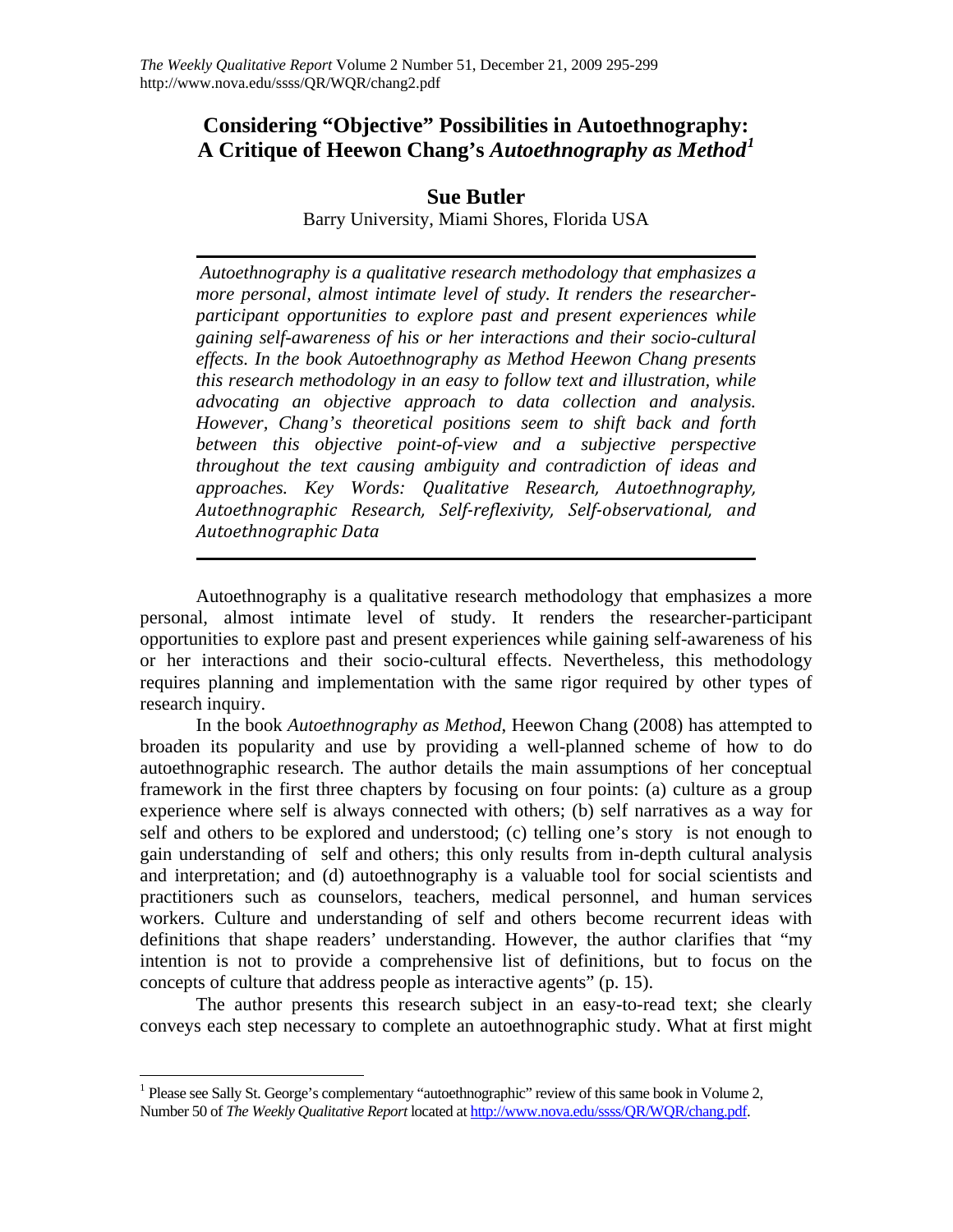seem difficult concepts to explain, she presents with citations and examples that support her position. Her vigor and enthusiasm are apparent throughout passages such as:

Although self has been viewed differently in different time periods and cultures, I argue that self is consistently connected to others in the realm of culture. The others refer to other human beings differently regarded by self: some are seen as others of similarity (friends to self), as others as of difference (strangers to self), or as others of opposition (enemies to self). (p. 29)

Chang (2008) leads readers through basic concepts to the more complex sections of the book such as methodology and autoethnographic writing. As she moves from chapter to chapter, the author presents all the individual ideas and ties them together as a whole. To accomplish this, she systematically merges relevant information with newly introduced concepts and techniques, saying for example, "As I discussed in Chapter 1, our lives are pulled into intentional and unintentional interactions with different others…..The 'who' information in the secondary label gives you a database…" (p. 117).

The author presents the theoretical underpinnings of this paradigm within what seems an objective position in social research, saying: "The autoethnography that I promote in this book combines cultural analysis and interpretations with narrative details. It follows the anthropological and social scientific inquiry approach rather than descriptive or performative storytelling" (p. 46). As this comment indicates, Chang's version of autoethnographic research seems to have been highly influenced by Anderson (2006a), who proposes that "analytic autoethnography refers to ethnographic work in which the researcher is (a) a full member in the research group or setting, (b) visible as such a member in the researcher's published texts, and (c) committed to an analytical research agenda focused on improving theoretical understanding of broader social phenomena" (p. 375).

Chang (2008) describes Anderson's (2006a) approach to analytic autoethnography as objective and remarks that Anderson "leans toward the objectivity camp" (p. 45). She also identifies Atkinson (2006) as a researcher who "aligns himself" with Anderson's "objective" orientation to autoethnography (p. 46). Anderson (2006a), however, often describes his epistemological assumption as "realist" (p. 374) and declares, "I am committed to pursuing theoretically informed, inductively grounded realist ethnography" (2006b, 451). This position is substantiated by Charmaz (2006), when she says, "He advocates a form of realist ethnography" (p. 396). Ellis and Bochner (2006) state, "He does want to claim autoethnography for realist ethnographers" (p. 445).

While Chang (2008) does not openly identify her theoretical orientation, she hints at objectivity in saying, "this book will limit its consideration to autoethnographies that handle autobiographical data with ethnographic methodology and intent" (p. 56). It could be assumed that the author positions herself along Anderson's realist and analytical orientation to research since Chang emphasizes "profound cultural analysis and interpretation" (p. 51) and notes that "autoethnography is a rigorous ethnographic, broadly qualitative research method" (p. 57). In what seems an attempt at distancing herself from a subjective perspective, Chang lists Ellis and Bochner (2006) and Denzin (2006) as researchers that "stand on the opposite end" and endorse an "evocative," "more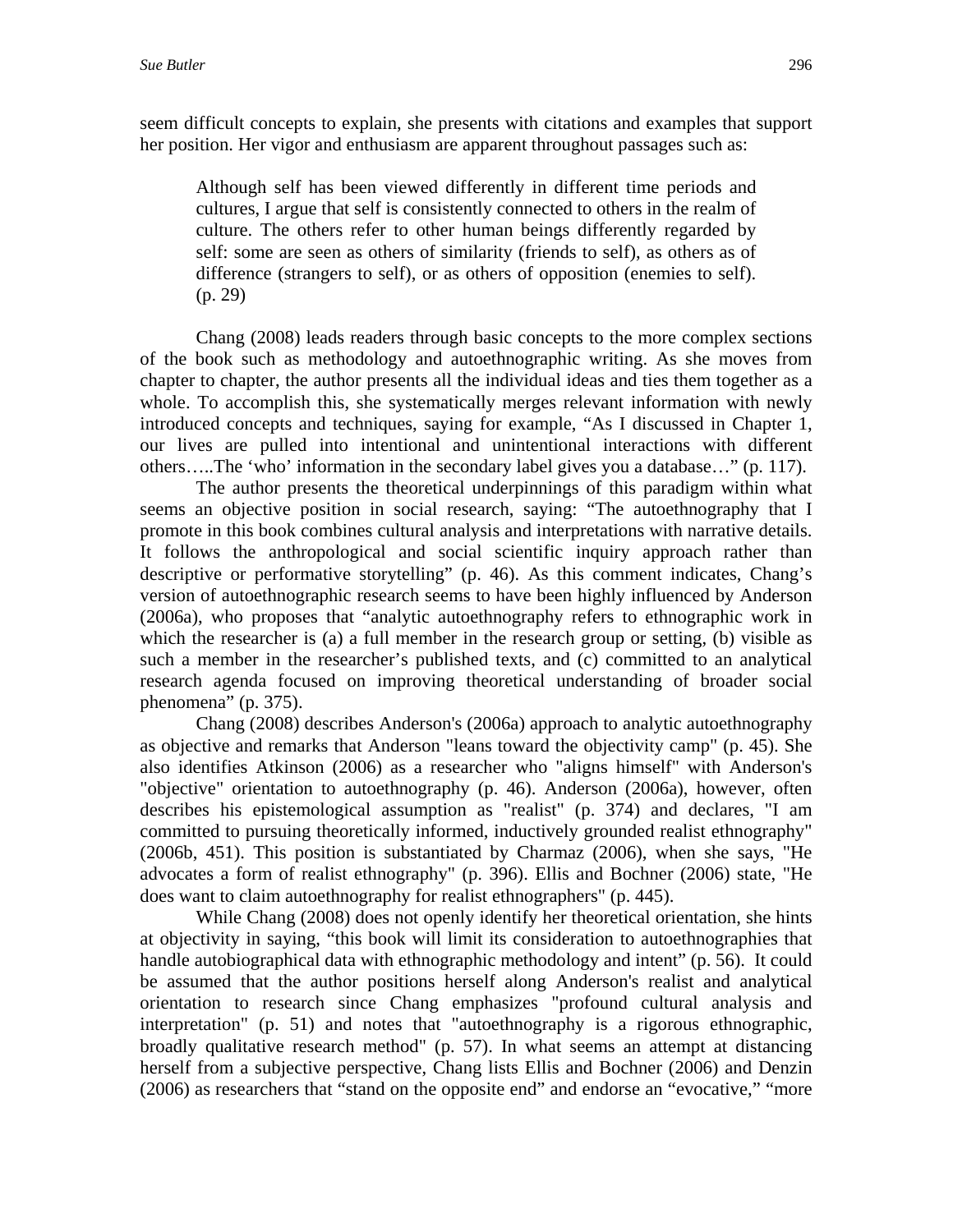subjective" approach to autoethnography (p. 46). Nevertheless, any assumption of Chang's epistemological stance is uncertain as the author carefully avoids clarifying it.

Chang (2008) seems to shift from Anderson's (2006a) objectivism and "realist ethnography" by aligning herself with a more subjective theoretical position with her strong focus and emphasis on the concept of self (p. 392). Anderson (2006a) puts the idea of the "complete member researcher" at the center of an autoethnography study (p. 378). He proposes that "the first and most obvious feature of autoethnography is that the researcher is a complete member in the social world under study" (p. 379). Chang locates self as the main element that intertwines with the concept of culture and others: "Autoethnography benefits greatly from the thought that self is an extension of community rather than that it is an independent, self-sufficient being" (p. 26).

More consistent with a constructionist epistemology, Chang (2008) brings forth the "concept of self as a relational being" and cites Gergen's (1991) to underline her position: "One's sense of individual autonomy gives way to a reality of immersed interdependence, in which it is relationship that constructs the self" (p. 24). Creswell (1998) states that "ideological perspectives often guide qualitative studies, drawn broadly from postmodern concerns" (p 88). Clearly, constructionism and its implications inform Chang's autoethnographic research approach.

Furthermore, Chang (2008) outlines a section of history of the concept of self to solidify its prominence within her research approach and to explain her processes for negotiating the constructs she deems valuable. She notes: "Rather, the positionality of self to others is socially constructed and transformable as the self develops its relationship to others" (p. 29).

To support her central assumption of self, the author draws on the principles of social constructionism proposed by Ken Gergen (1999/2000):

What we take to be knowledge of world grows from relationship, and is embedded not within individual minds but within interpretive or communal traditions. In effect, there is a way in which constructionalist dialogues celebrate relationship as opposed to the individual, connection over isolation, and communion over antagonism. (p. 122)

Chang (2008) merges the well-structured methodological process she proposes with her focus on self and its relationship to culture and others throughout the data collection chapters. Her theoretical assumption is embedded in each technique, as when she states, "Through writing exercises of chronicling, inventorying, and visualizing self, you are encouraged to unravel your memory, write down fragments of your past, and build the database for your cultural analysis and interpretation" (p. 72). The data analysis section is consistent with this, as well: "Since self is considered a carrier of culture, intimately connected to others in society, the self's behaviors--verbal and nonverbal- should be interpreted in their cultural context" (p. 125).

Does this mean that Chang's paradigm could fit in the center of the subjective and objective positions in autoethnographic research? Is it possible to follow rigorous methodological procedures of data collection and interpretation while embracing opposing philosophical, theoretical and epistemological stances? These questions are important for a number of reasons. First, Chang's approach to autoethnography could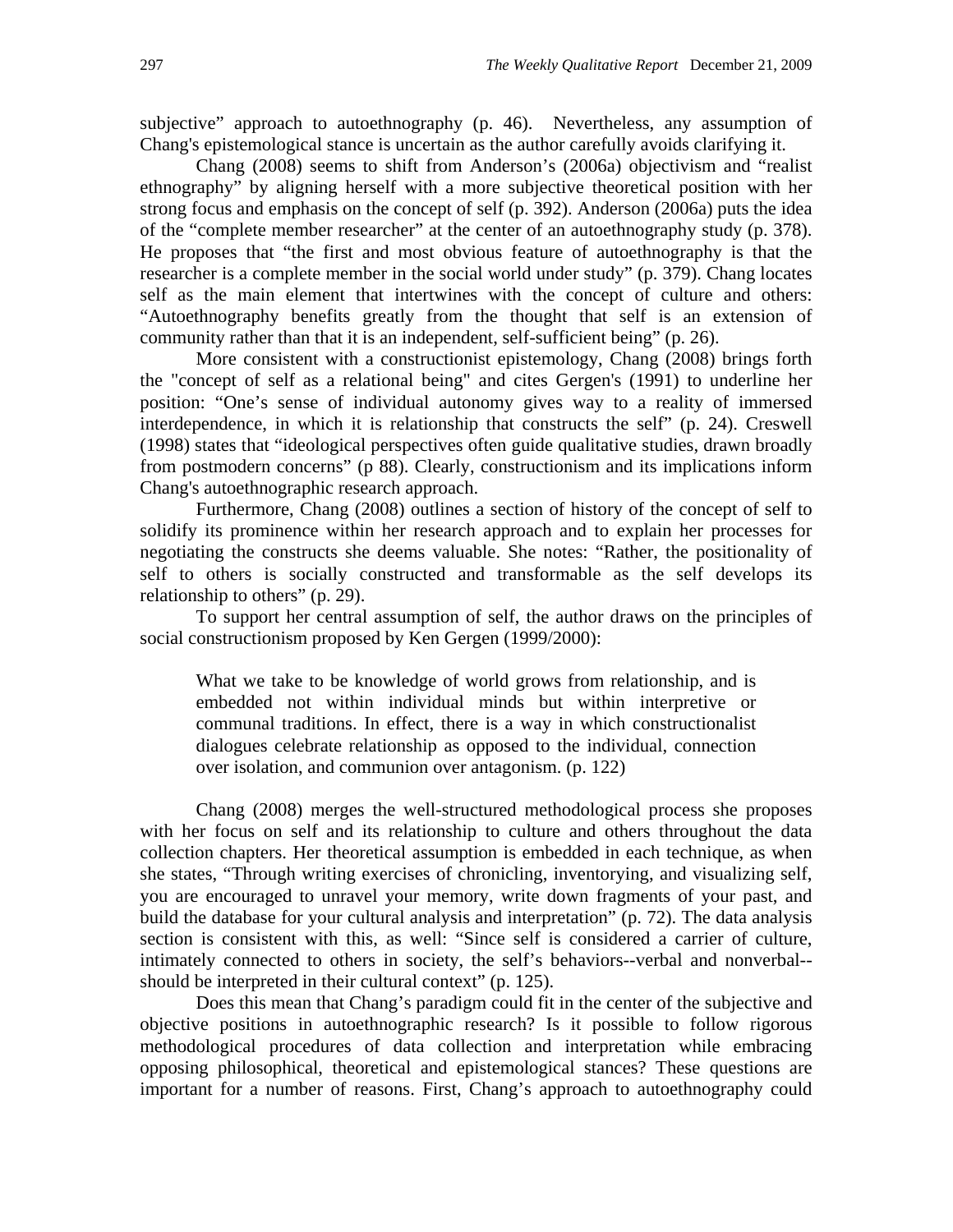bring clarity to the debate in autoethnographic research about subjectivity versus objectivity. Second, other researchers who find value in what seems to be an and/or approach could implement her particular take on autoethnography. Finally, by explicitly addressing this question the author could greatly strengthen the value of an already easyto-read guidebook to autoethnographic research. These proposals inevitably depend on larger, more complex social constructs that researchers from both sides would find of value

Chang (2008) manages not to place herself on either side of the objectivity or subjectivity debate by not claiming either position. However, the author's inclusion of writing exercises, samples, and Venn diagrams in the technical phases of the book, and the appendices with learning tools, exemplifies her back and forth shift from a realist, objective to a constructionist, subjective orientation. In spite of this shift, Chang advocates a more objective, more tangible, approach to autoethnographic research. The detailed step-by-step guide to every phase of this qualitative inquiry gives beginners and advanced researchers a clear idea how to proceed from beginning to end, as opposed to more subjective approaches, which do not offer the guidance Chang makes available in this book. Moreover, others will a much less objective approach to research leave readers in obscure places wondering what type of methodology, if any, was applied.

The question that will concern the research field will not be whether the author subscribes to an objective or subjective approach to social science research, but why she does not take a clear and substantial position. This creates a discrepancy that greatly minimizes the value of the text as a tool in the qualitative research field. For example, the author advocates for a less "personal nature of inquiry" and criticizes Bochner and Ellis (2002) for "promoting one" (p. 51). Chang (2008) takes a strong stand in saying "I argue that the mere self-exposure without profound cultural analysis and interpretation leaves this writing at the level of descriptive autobiography or memoir" (p. 51)

Paradoxically, Chang (2008) includes Jaime Romo's moving, touching, and courageous account of his days as a young "Chicano" growing up in northeast Los Angeles as a sample. His autoethnographic study has long passages of what Chang does not agree should be part of autoethnographic research: "Article length autoethnographic studies frequently cover emotive topics, sometimes including those conventionally kept private, such as a complex mother and daughter relationship (Ellis, 1996), a father's death, (Wyatt, 2005)….child abuse (Fox, 1996)" (p. 50). Furthermore, it contains passages that are very personal and intimate. Romo wrote: "Sister called me to the board to spell the next word, but I also had to go to the bathroom. The contest won out and I marched to the board to spell orange: O-R-N-G-E, as I quietly peed on myself, leaving a small puddle for the next student to discover…' Perhaps Romo's autoethnography represents a study completed under an and/or position and is a study that contains evocative elements while following a well-structured methodological process.

 Although there are discrepancies and ambiguous theoretical positions throughout the book, the author has created a text that will spark the interest of readers to further develop qualitative research skills, in particular autoethnography studies. Chang (2008) took a step to distance herself from unproductive debates by focusing mainly on sharing her expertise with others.